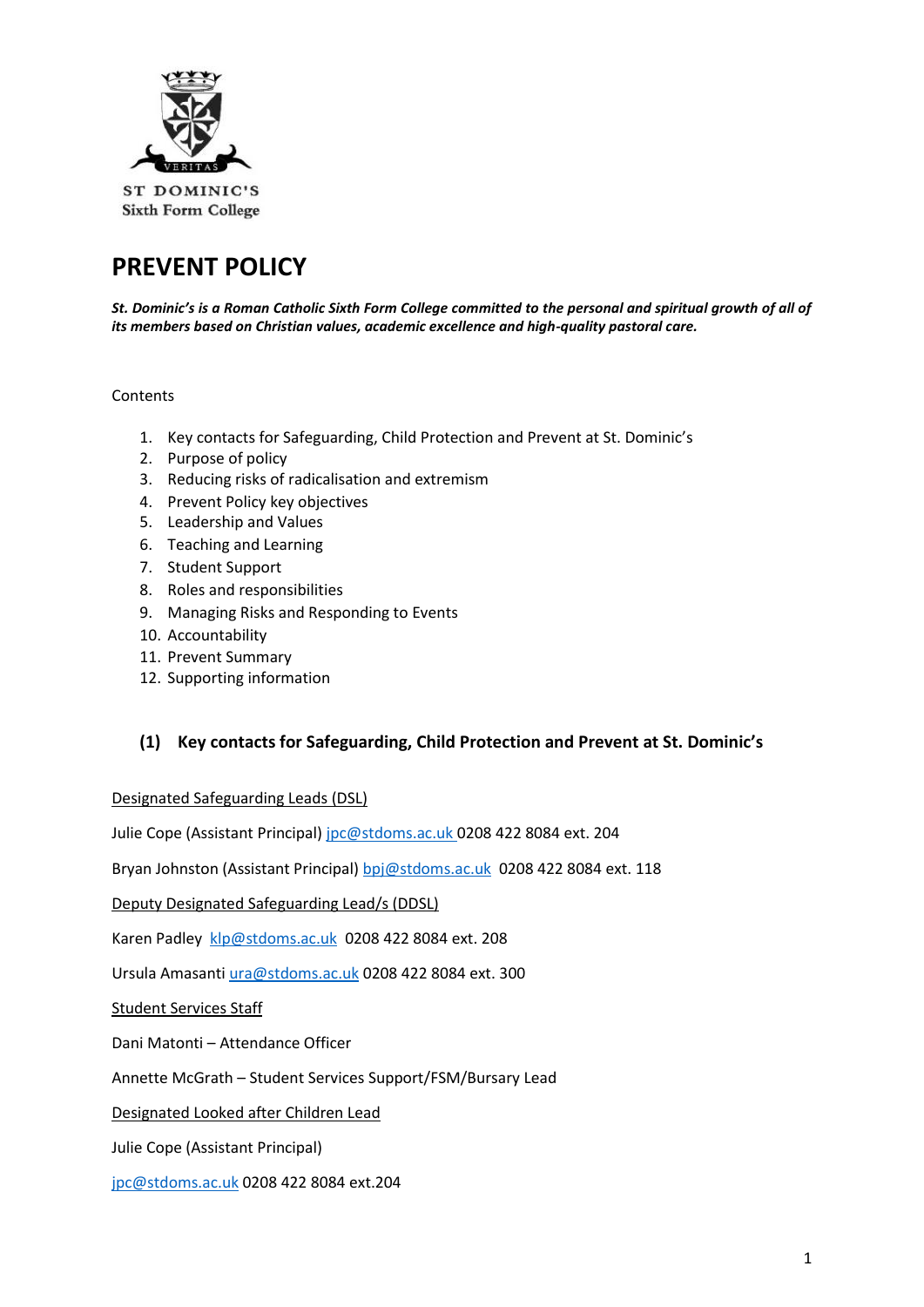Nominated governor for Safeguarding

Maura Coumbe

[Maura.coumbe@yahoo.co.uk](mailto:Maura.coumbe@yahoo.co.uk)

Chair of Governors

David Martin [Stdoms@stdoms.ac.uk](mailto:Stdoms@stdoms.ac.uk)

Harrow Local authority designated officer (LADO) Rosalind South 07871 987254 Harrow Safeguarding Board (Golden number) 0208 901 2690 Others within the College structure with a safeguarding or child protection responsibility: Andrew Parkin (Principal) [ap@stdoms.ac.uk](mailto:ap@stdoms.ac.uk) Nicola Walsh (Vice Principal) [nmw@stdoms.ac.uk](mailto:nmw@stdoms.ac.uk)

# **(2) Purpose of policy**

The Mission of St. Dominic's is to educate its students academically, pastorally and spiritually to the highest standard. To achieve this, the College fully recognises its responsibilities for safeguarding of all its students and the welfare and safety of each individual is at the centre of our ethos and a focal point for all that we do.

In this policy, a 'student' means all young people below 18 years of age and/or studying at St. Dominic's.

In accordance with relevant law and guidance, this policy details our procedures for **preventing violent and non-violent extremism and radicalisation** and is applicable to the whole College community. It confers responsibilities on all governing body members, college staff, students and volunteers. Any member of staff or student at St Dominic's who has concerns regarding the issues identified in this policy should report those concerns immediately and no later than the end of the working day to the Designated Safeguarding Lead for Child Protection/Prevent.

The 2018 Counter-Terrorism and Security Bill placed a specific legal duty on all specified authorities to 'have due regard, in the exercise of its functions, to the need to prevent people from being drawn into terrorism'.

The aim of the Prevent Policy is to create and maintain a safe, healthy and supportive learning and working environment for our students, staff and visitors alike. We recognise that extremism and exposure to extremist materials and influences can lead to poor outcomes for students. We further recognise that if we fail to challenge extremist views and promote British Values we are failing to protect our students from potential harm. As such, the Prevent agenda will be addressed as a safeguarding concern and this policy should be used alongside St. Dominic's Safeguarding and Child Protection Policy.

The College has adopted the Prevent Duty in accordance with legislative requirements. However, we will endeavour to incorporate the relevant duties so as not to: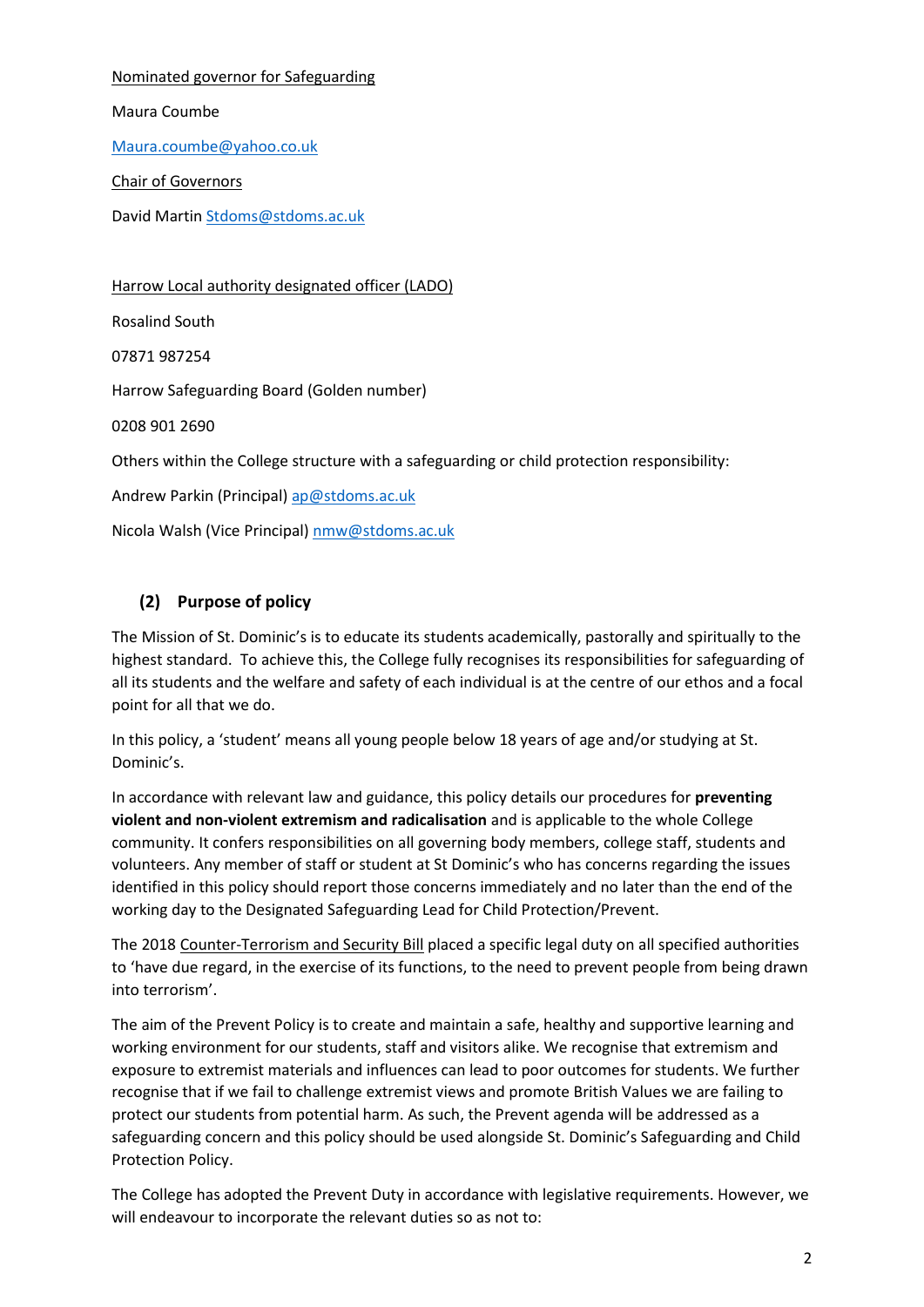- i) Stifle legitimate discussions, debate or student engagement activities in the local community; or
- ii) Stereotype, label or single out individuals based on their origins, ethnicity, faith and beliefs or any other characteristics protected under the Equality Act 2010.

In line with both fundamental British Values and the College mission statement, the following key principles are at the heart of St. Dominic's values; Tolerance, Inclusion, Freedom of speech, Expression of beliefs and ideology.

All members of the Safeguarding Team should receive regular Prevent training on the current issues surrounding the radicalisation of young men and women and the ways that we, as an institution, can identify and try to prevent any signs that may emerge across the College.

# **(3) Reducing risks of radicalisation and extremism**

There is no single way of identifying an individual who is likely to be susceptible to a terrorist/criminal ideology. As with all safeguarding risks, all staff need to be vigilant to changes in individual student behaviour across the site. The DSL must work with the Directors of Learning and Safer Schools Liaison Officer(s) to assess and monitor any potential risks.

St. Dominic's is committed to creating a culture of safety and openness. Its 'tutorial curriculum' reflects this and the robust filtering systems (Smoothwall) ensure students are protected from accessing extremist and/or dangerous content online.

The College Prevent Strategy and IT Usage Policy covers a number of areas in line with the Counter Terrorism and Security Bill, as well as keeping our students safe online. This includes details of visitors on site and monitoring safety.

Access to the College is via staff/student identification card only and by number plate recognition for vehicles. All visitors/speakers must report to reception in advance of their meeting. They are greeted by the receptionist and asked to sign in via the **inVentry system**. All visitors are required to bring relevant identification and where applicable, their DBS certificate. Those that are coming to the College for a longer period of time and will have contact with students must be list 99 checked and have an enhanced DBS check. Any individual visiting the College to speak with students will be checked in advance of their arrival to ensure that the content of their speech is appropriate and supports our Mission Statement. All such individuals must be accompanied by a member of staff at all times.

- i) Respond to the ideological challenge of terrorism and aspects of extremism, and the threat we face from those who promote these views.
- ii) Provide practical help to prevent people from being drawn into terrorism and radicalisation and ensure they are given appropriate advice and support.

# **(4) Prevent Policy key objectives:**

- i) To promote and reinforce shared values, including British Values; to create space for free and open debate; and to listen and support the learner voice.
- ii) To encourage diversity by supporting inter-faith and inter-cultural dialogue and understanding; and to engage all students in playing a full and active role in wider engagement in society.
- iii) To ensure student safety and make sure the College is free from bullying, harassment and discrimination.
- iv) To provide support for students who may be at risk of radicalisation, and appropriate sources of advice and guidance.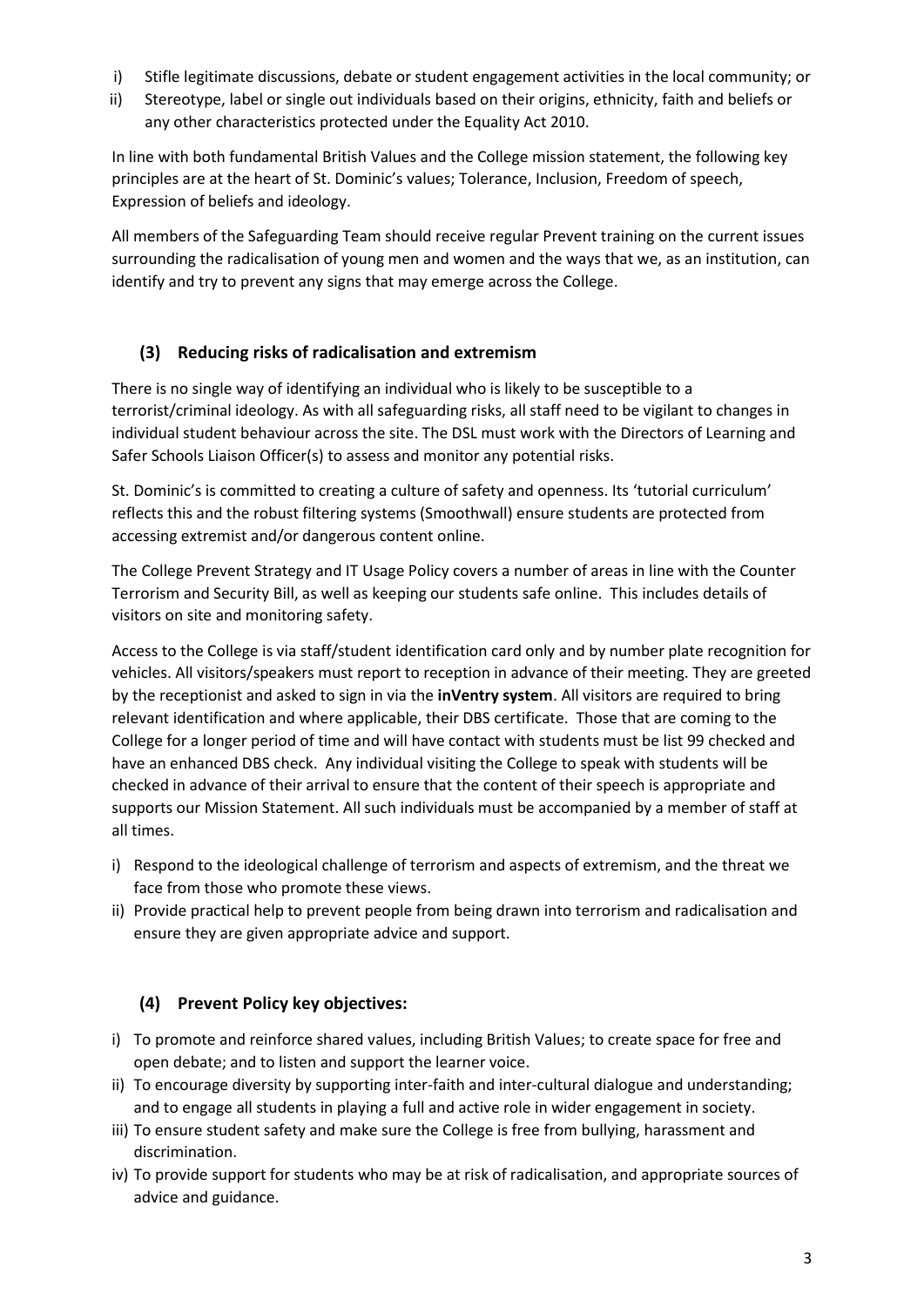v) To ensure that students and staff are aware of their roles and responsibilities in preventing violent and non-violent extremism.

In order to achieve these objectives, the strategy will concentrate on the following 3 areas:

#### **(5) Leadership and Values**

We aim to create and maintain a College ethos that upholds core values of shared responsibility and wellbeing for all students, staff and visitors whilst promoting respect, equality, diversity and understanding. This will be achieved through:

- i) Promoting core values of respect, equality, diversity, and democracy.
- ii) Building staff and student understanding of the issues and confidence to deal with them through mandatory staff training, specialist tutorials, awareness campaigns and community engagement activities.
- iii) Deepening engagement with local communities and faith groups.
- iv) Actively working with local authorities, the police and other agencies.

#### **(6) Teaching and Learning**

We aim to provide a curriculum that promotes the knowledge, skills and understanding required to undermine extremist ideology and support British values by building student resilience. This will be achieved through:

- i) Embedding British Values, equality, diversity and inclusion, wellbeing and community cohesion throughout the curriculum.
- ii) Encouraging active citizenship and student contribution to the wider community.
- iii) Promoting wider skills development such as social and emotional aspects of learning.
- iv) A curriculum adapted to recognise local needs, challenge extremist narratives and promote universal rights.
- v) Teaching, learning and assessment strategies that explore controversial issues in a way that promotes critical analysis and British values.
- vi) Use of external programmes or groups to support learning while ensuring that the input supports College goals and values.

#### **(7) Student Support**

We aim to ensure that staff take preventative and responsive steps, working with partner professionals, families and communities. This will be achieved through:

- i) Strong, effective and responsive support services for all students.
- ii) Developing strong community links and being aware of what is happening in the wider community.
- iii) Implementing anti-bullying strategies and challenging discriminatory behaviour.
- iv) Recognising factors that may increase risk to a student, i.e. vulnerability, disadvantage or hardship, and implementing early risk management strategies.
- v) Ensuring that students and staff know how to access support in College and/or via community partners.

#### **(8) Roles and responsibilities**

Whilst this is a standalone policy, it is integral to our Safeguarding systems and should be applied as an extension to the College's current and established safeguarding procedures.

#### **i) Governors**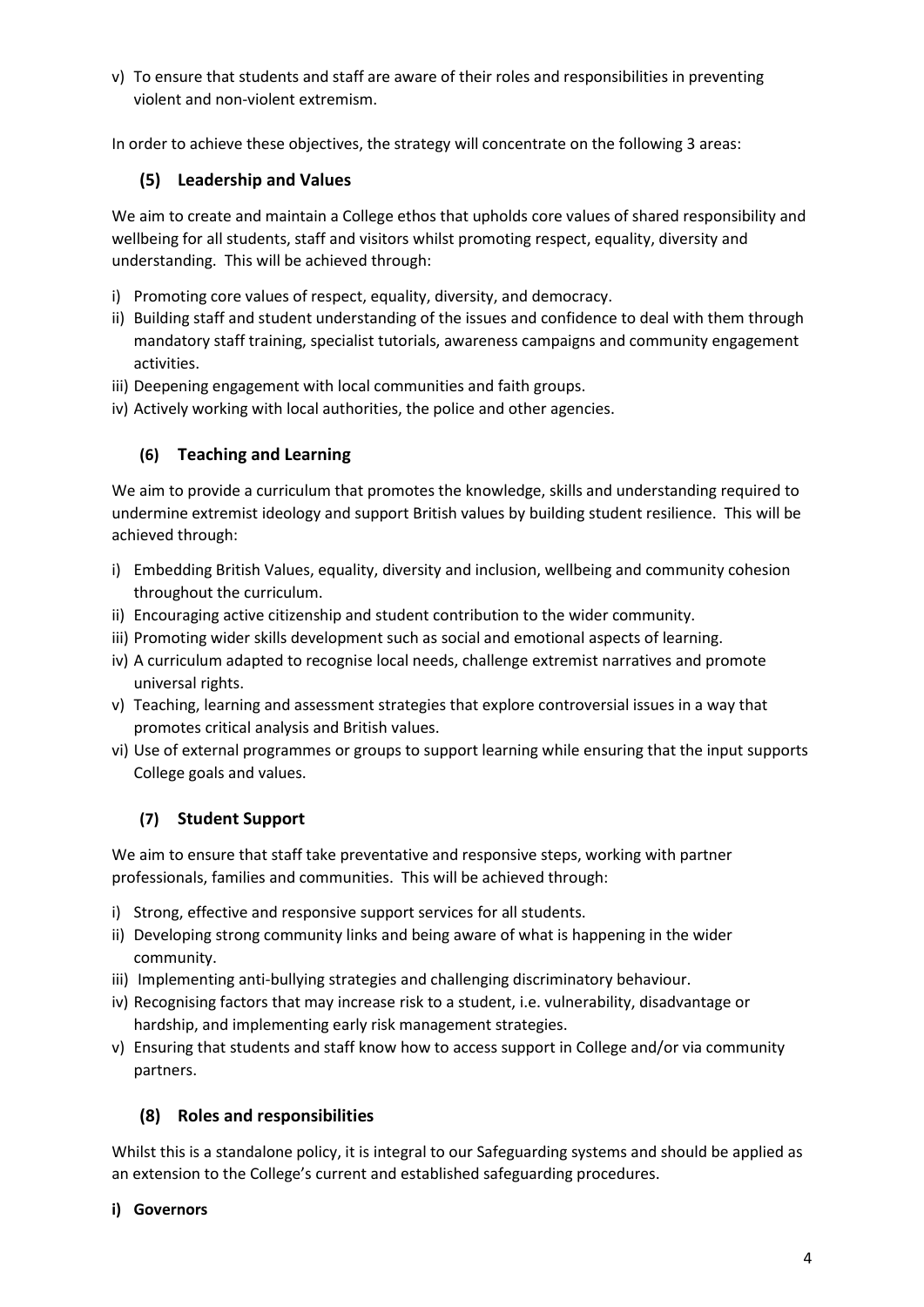All Governors have a legal responsibility to make sure they have undertaken training in the Prevent Duty. Additionally, the Board must ensure that:

- all College staff promote British Values;
- all College staff have undertaken training in the Prevent Duty;
- all College staff are aware of when it is appropriate to refer concerns about students, learners or colleagues to the Designated Safeguarding Lead for Child Protection;
- policies and procedures to implement the Prevent Duty are in place and acted on where appropriate. The Catholicity and Curriculum Committee are responsible for monitoring all aspects of Safeguarding and Prevent.
- The College has adequate internet safeguards to ensure that students are unable to access sites involved with extremism or radicalisation.

### **ii) Prevent Lead for the College**

The Assistant Principals (Student Services) are the Prevent and Designated Safeguarding Leads for Child Protection, with responsibility for ensuring that our Prevent Strategy is implemented across the College and that any concerns are shared with the relevant organisations, in order to minimise the risk of our students becoming involved with terrorism.

#### **iii) All Staff**

All staff at the College have a responsibility to:

- create and support an ethos that upholds the College's mission, vision and values including British Values, to create an environment of respect, equality, diversity and inclusion;
- attend Prevent training in order to have the skills to recognise those who may be vulnerable to radicalisation, involved in violent or non-violent extremism, and to know the appropriate action to take if they have concerns;
- report any concerns around extremism or radicalisation via the College's reporting channels;
- report and remove any literature displayed around the College that could cause offence or promote extremist views;
- support the development of staff and student understanding of the issues around extremism and radicalisation through activities such as training, awareness campaigns and tutorials;
- participate in engagement with local communities, schools and external organisations as appropriate.

## **(9) Managing Risks and Responding to Events**

The College will ensure that it monitors risks and is ready to deal appropriately with issues which arise. **All concerns must be reported to the Designated Safeguarding Lead (Assistant Principal – Student Services) who will investigate the matter and decide whether to take further action.**

## **(10) Accountability**

Prevent training for all College staff, students and governors is mandatory and will be delivered by the following methods.

| Who?            | How?                                           |
|-----------------|------------------------------------------------|
| <b>Students</b> | Policy available on the College website.       |
|                 | Prevent awareness included in student tutorial |